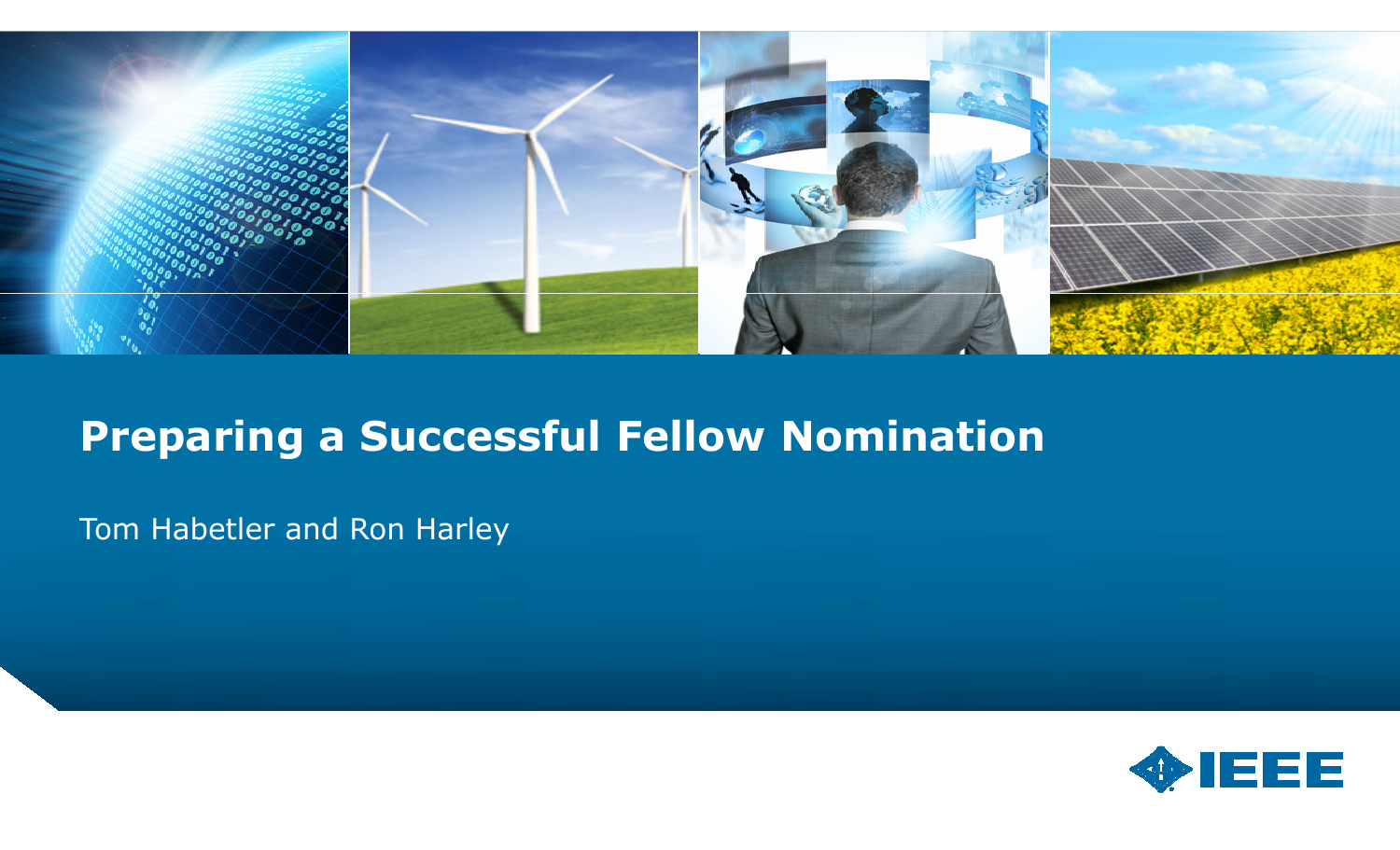### Successful Nominations

- Successful nominations take time and effort to prepare, and care must be taken to present the nominees contribution to reviewers at every step in the process.
	- –Someone will not get elected simply by saying they are awesome and everyone knows it!
- Each component of the nomination is important, but some are more important than others.
- $\triangleright$  The nominee needs to assist the nominator in preparation of the nomination form.
	- $-$ The nominator simply does not have enough information on their own.
	- $-$ This is not considered unethical.

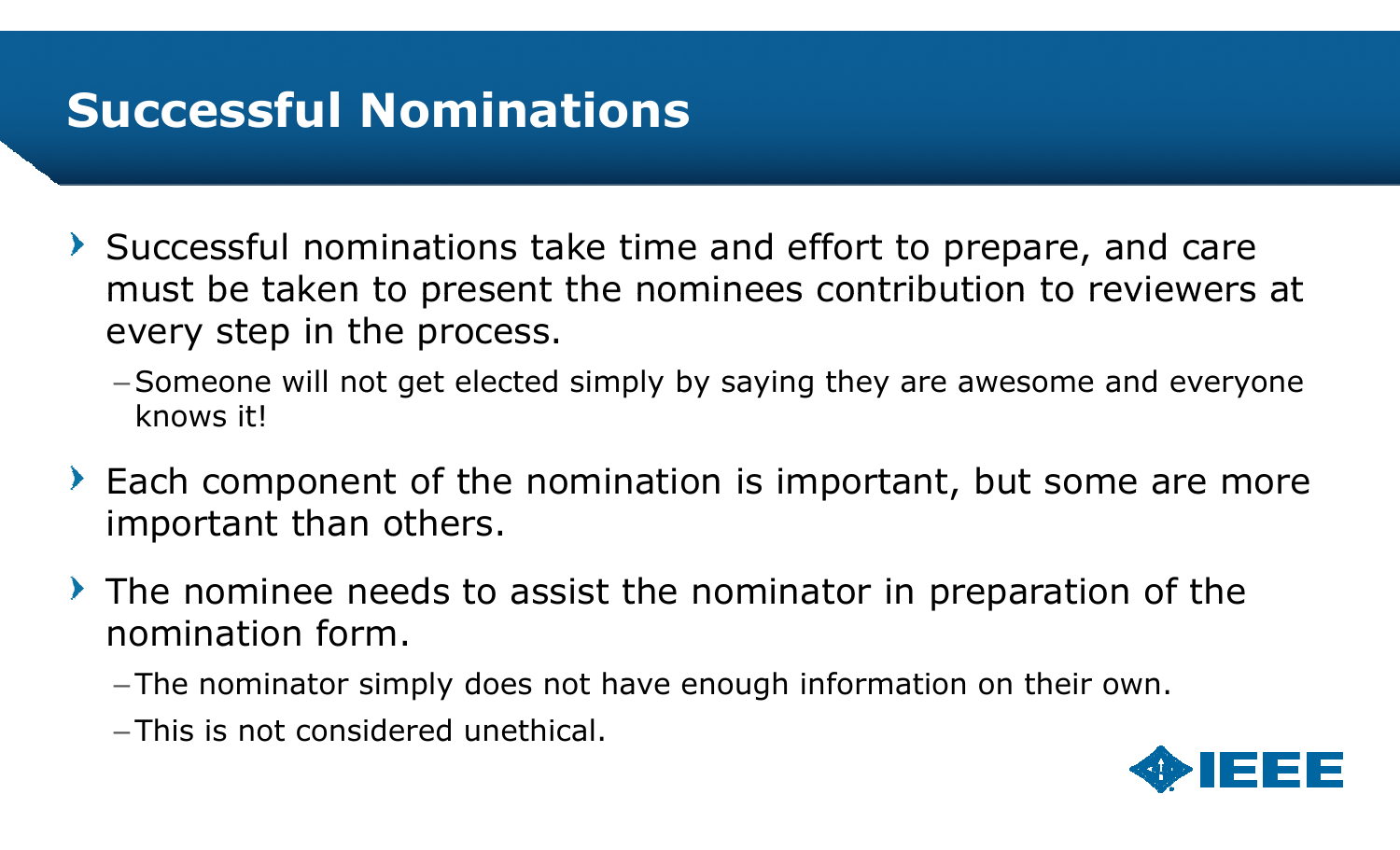### Nomination Form

- $\triangleright$  The nomination for itself is the single most important item in being successful.
	- -The form is read carefully by the reviewers and must present specific accomplishments to both experts in the field at the society level, and those NOT in the field at the Fellow Committee level.
- Many worthy nominees fail because of poorly prepared nomination forms.
- One should utilize all the words that you are allowed to get as much information across as possible.
- You should keep description of accomplishments as factual as possible.  $-$ Flowery words don't help.
	- –EVERY statement must be backed up with evidence of the accomplishment.

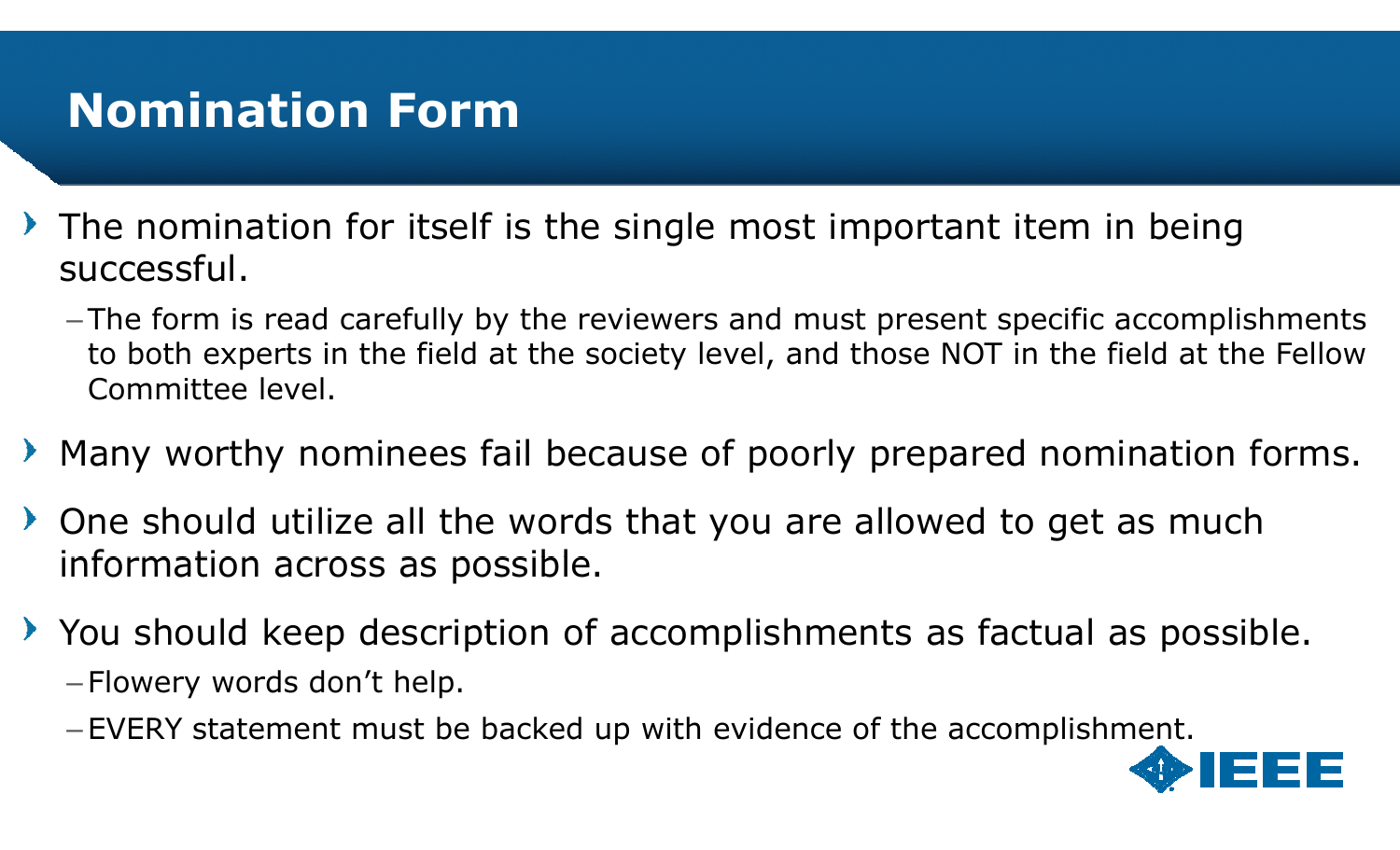# Nomination Categories

- The expectations and criteria for each of the categories are very different.
- $\rightarrow$  The overwhelming majority of nominations are in the research engineer/scientist category.
	- $-{\rm I}$  have seen a number of instances where this was chosen incorrectly.
	- –Be sure that technical leader is not more appropriate.
- Take care when nominating someone in the educator category. Evidence of real contributions to education are required.
	- $-$ "He/she was a great professor for 45 years" is not enough.
- IEEE is strongly promoting more fellows in the practitioner category. However, evidence of accomplishment is sometimes difficult. Use patents as much as possible.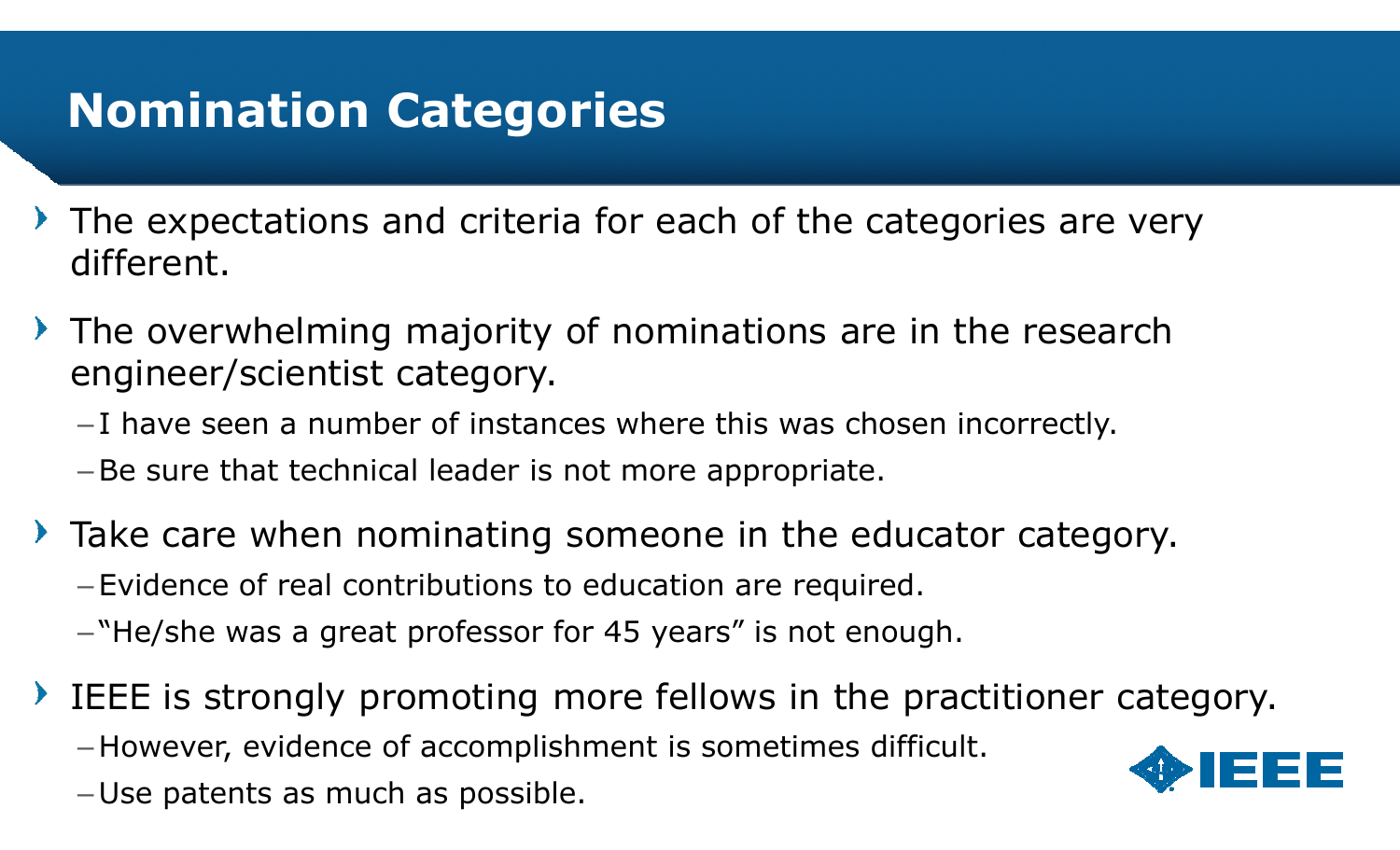# Individual Accomplishments

- 5c.\* Explain how the nominee's one or two most distinctive contributions have contributed to the advancement or application of engineering,<br>caisers and technology. Evalsin have these contributions of www.yel distinction ha science, and technology. Explain how these contributions of unusual distinction have had a lasting impact on society. Identify specific attributes of the nominee's contributions that qualify him/her for elevation to Fellow, and why the nominee ranks near the top of those in his/her discipline.
- This section should be written in paragraph form. One paragraph for each of the two contributions. $\blacktriangleright$
- Here is where you describe two BODIES of work, not individual publications or patents. You can  $\blacktriangleright$ refer to references listed in the next section, but don't list any here.
	- $-$  Keep this section as specific as possible. Do not simply say that you "worked on motor drives for 25 years."
	- Example: 1) Dr. X developed techniques and algorithms to improve the performance, functionality, reliability, and availability of motor drive and power electronic systems, specifically through the use of existing sensors. 2) Dr. X developed a method of predictive method of speed-sensorless direct torque control (DTC) of an induction motor, which does not require<br>a senarate current control loon (7 I 3) a separate current control loop (7.I.3).
- It is important that the reviewer realize that the accomplishments were distinctive/unique and  $\blacktriangleright$ IMPORTANT.
	- You need to explain not only the nature of the work, but its impact on the field and on society as a whole.
	- This is often missing in nominations.
	- Try to keep this section factual while still conveying that the accomplishments are outstanding and important to the field.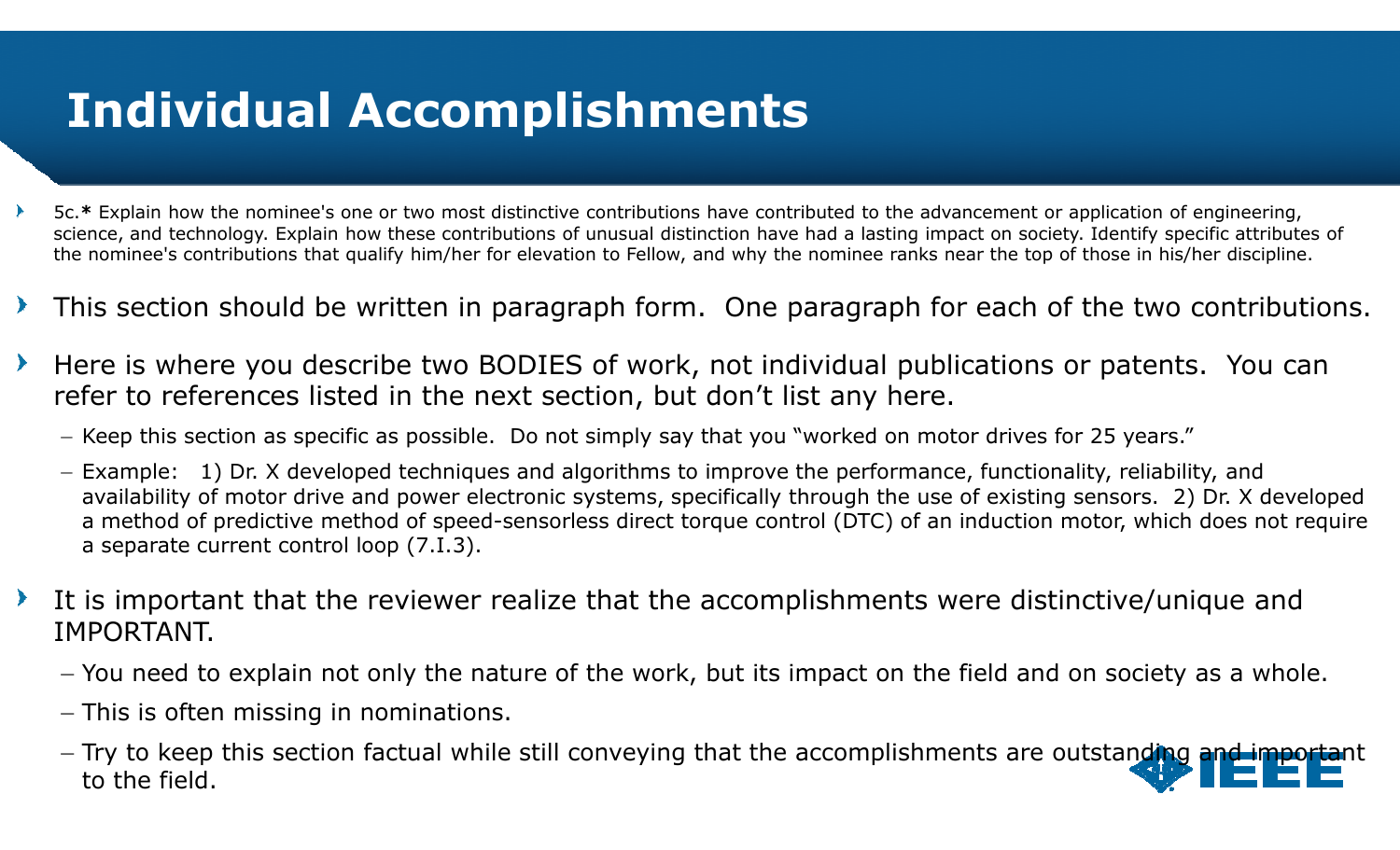### Evidence of Technical Accomplishment

- Part 1: List the three most important items of tangible and verifiable evidence of technical accomplishments identified above. In sentence form, state the engineering significance and lasting societal impact of each. Part 2: List not more than 10 additional items, subdivided into distinct areas of contributions.
- This section requires you to list 15 publications or patents, reports, etc.
	- This takes up a lot of the available words allowed.
- Be absolutely sure to add after the citation one or two sentences that a) describe what the items is  $\blacktriangleright$ about, and b) why is was important. Be very clear and concise!!
	- Example: Schoen, R. R., Habetler, T. G., Kamran, F., and Bartheld, R. G., "Motor bearing damage detection using stator current monitoring," *IEEE Trans. on Industry Applications,* vol. 31, no. 6, pp. 1280-1286, Nov./Dec. 1995. This paper is the seminal work on using current-based condition monitoring to determine impending bearing failures. This paper has been cited in many subsequent papers, including survey papers, on the subject of motor diagnostics.
- In part 1, make sure that the 3 specific items relate DIRECTLY to the individual accomplishments in the previous section.
- In part 2, list your most important pubs, etc. They do not have to be on the specific individual accomplishments listed in the previous section.

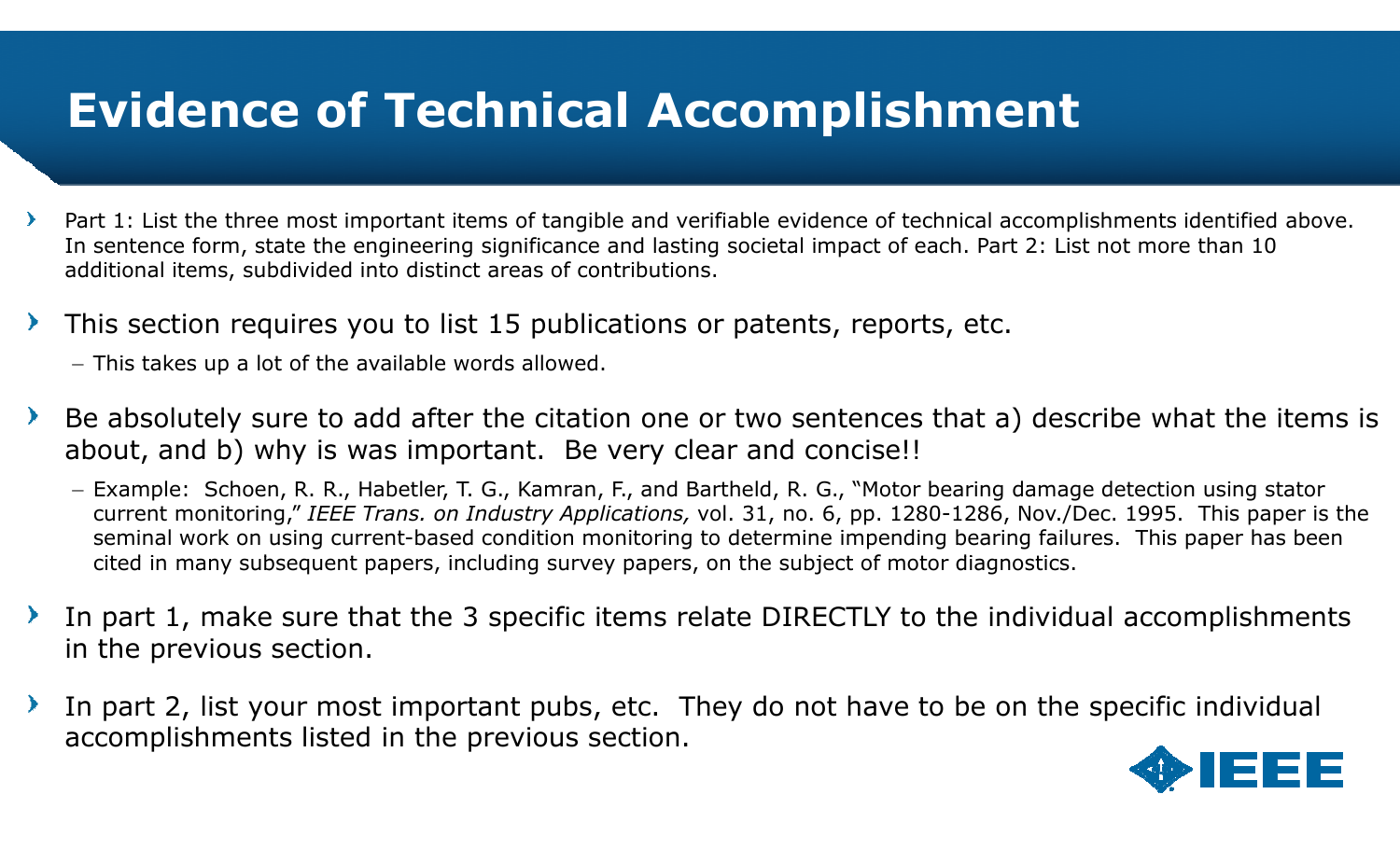# Evidence of Technical Accomplishment (cont'd)

- Mix patents in with papers, if appropriate. $\sum_{i=1}^{n} a_i$
- You can even add tutorials and short courses as evidence of your stature in the field.
- ▶ Do not afraid to add ANY verifiable evidence of your accomplishments.
	- You do not just need transactions papers in this section.
- At the end, give the total number of pubs and patents even though it does ask for this.
	- The reviewers will take this into account.

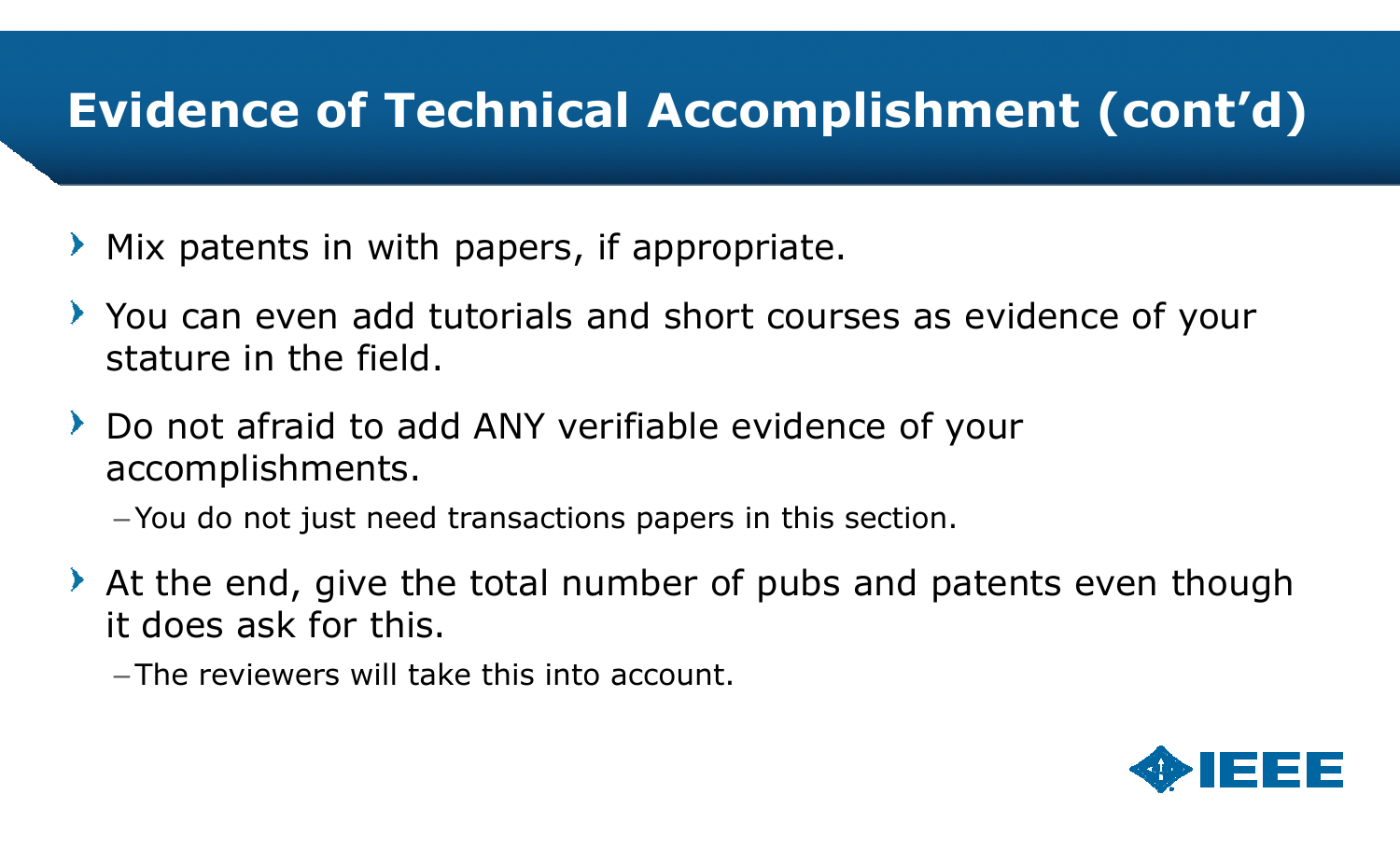### IEEE Activities

- While not nearly as important as the previous 2 sections, service to the profession is a separately scored category, and should not be left blank, if at all possible.
- It is important to add any awards received in this section, including best paper awards.
- $\triangleright$  Try to convey that you are a contributing member/volunteer to IEEE.
- $\triangleright$  This section can often separate nominees that are right on the edge of election.

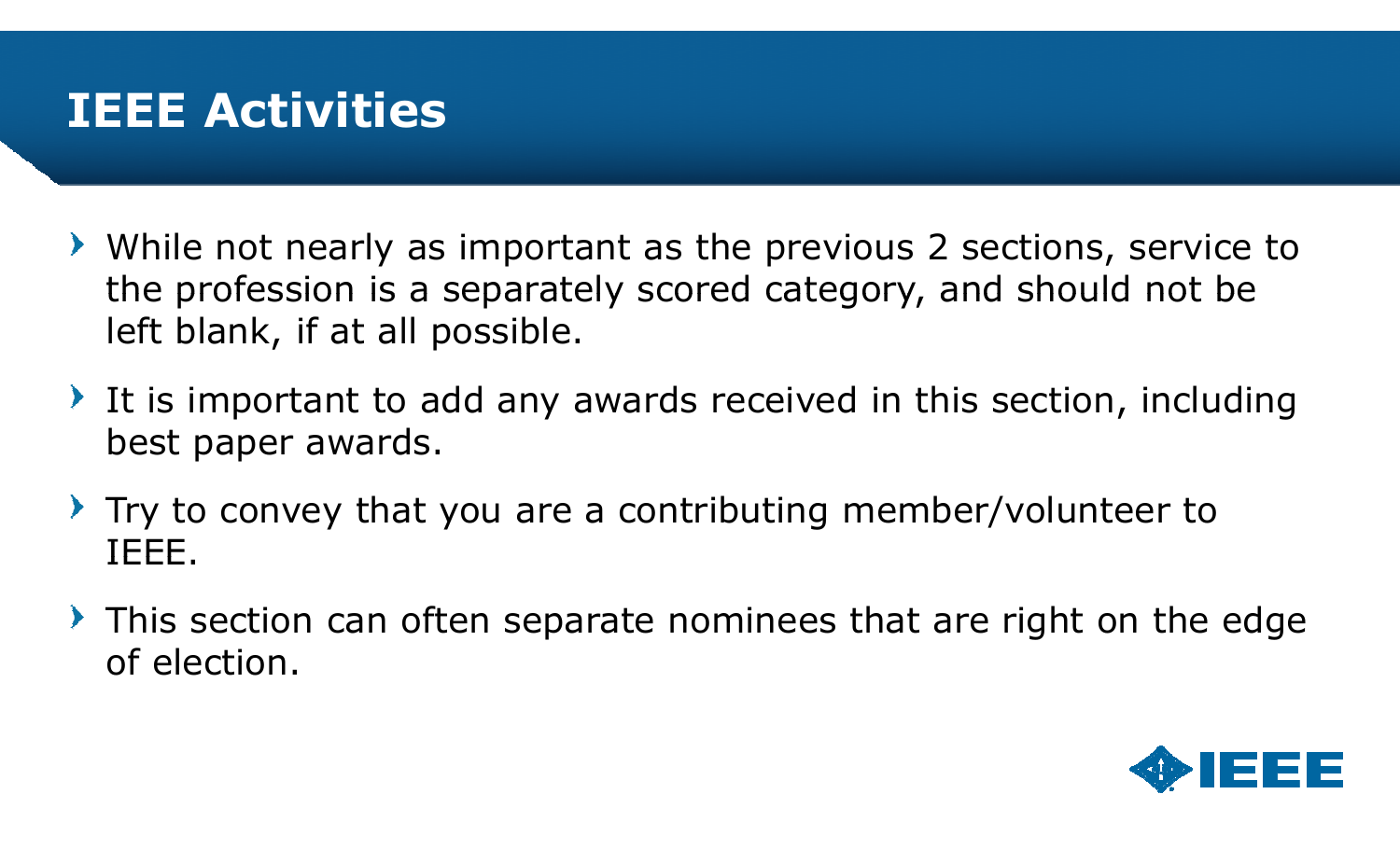### Non-IEEE Activities

- This is section is the least important for people in our field. $-$ Important for nominees on the fringes of EE.
- You can add anything here that you do as a volunteer.
	- -Example: Electric vehicle race team advisor, boy scout electricity merit badge advisor, STEM promotion activities, etc.
- Be sure to list awards from your employer or university.
- Don't worry about using all the words in this section. $\blacktriangleright$

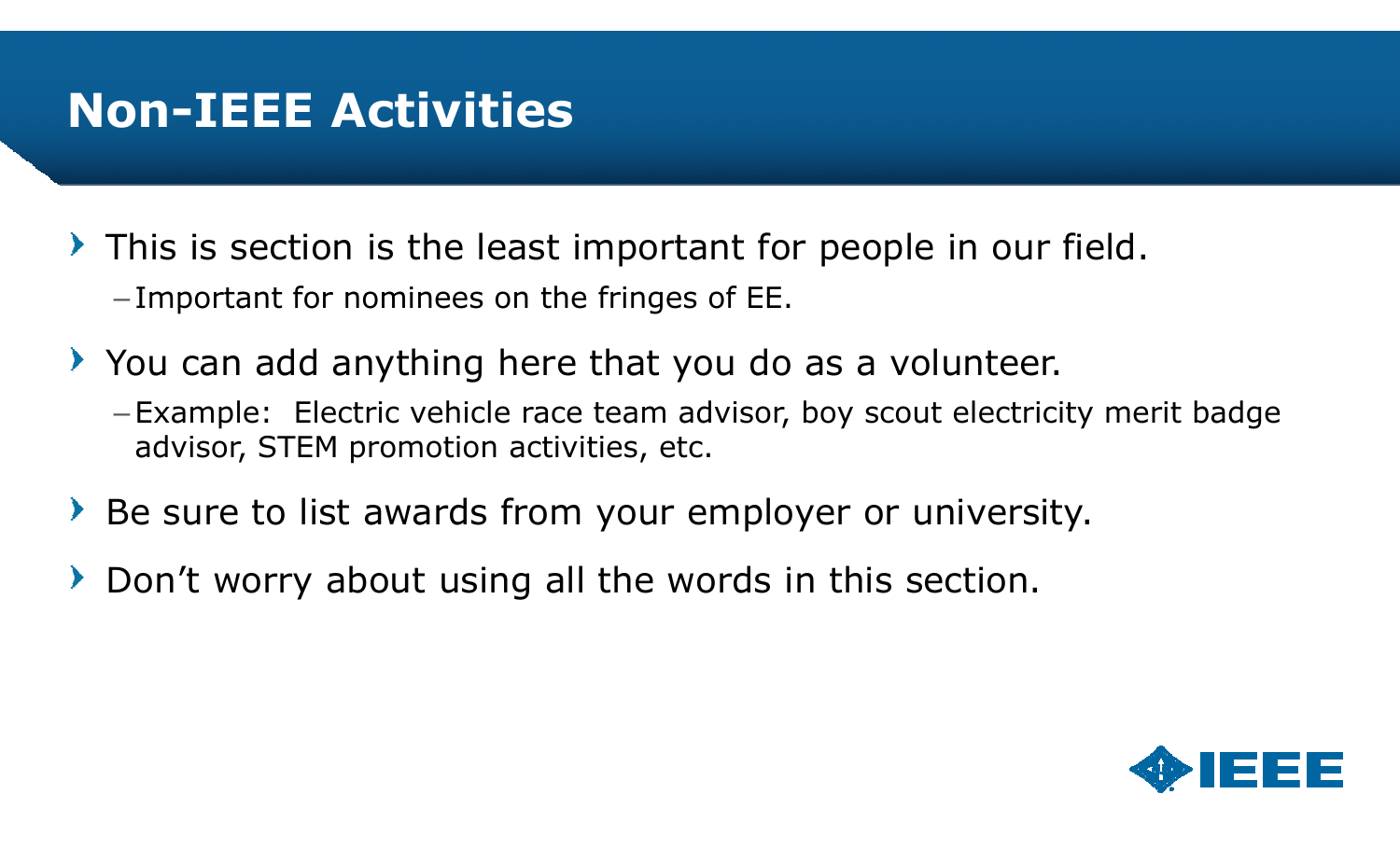#### Proposed Citation

- $\blacktriangleright$ Generally should start with "for contributions to …"
- Do not make it too broad. $\blacktriangleright$
- It should specifically relate to the accomplishments listed. $\blacktriangleright$
- Don't worry about perfection, because the committee will  $\sum_{i=1}^{n}$ change/edit it if they do not like it.

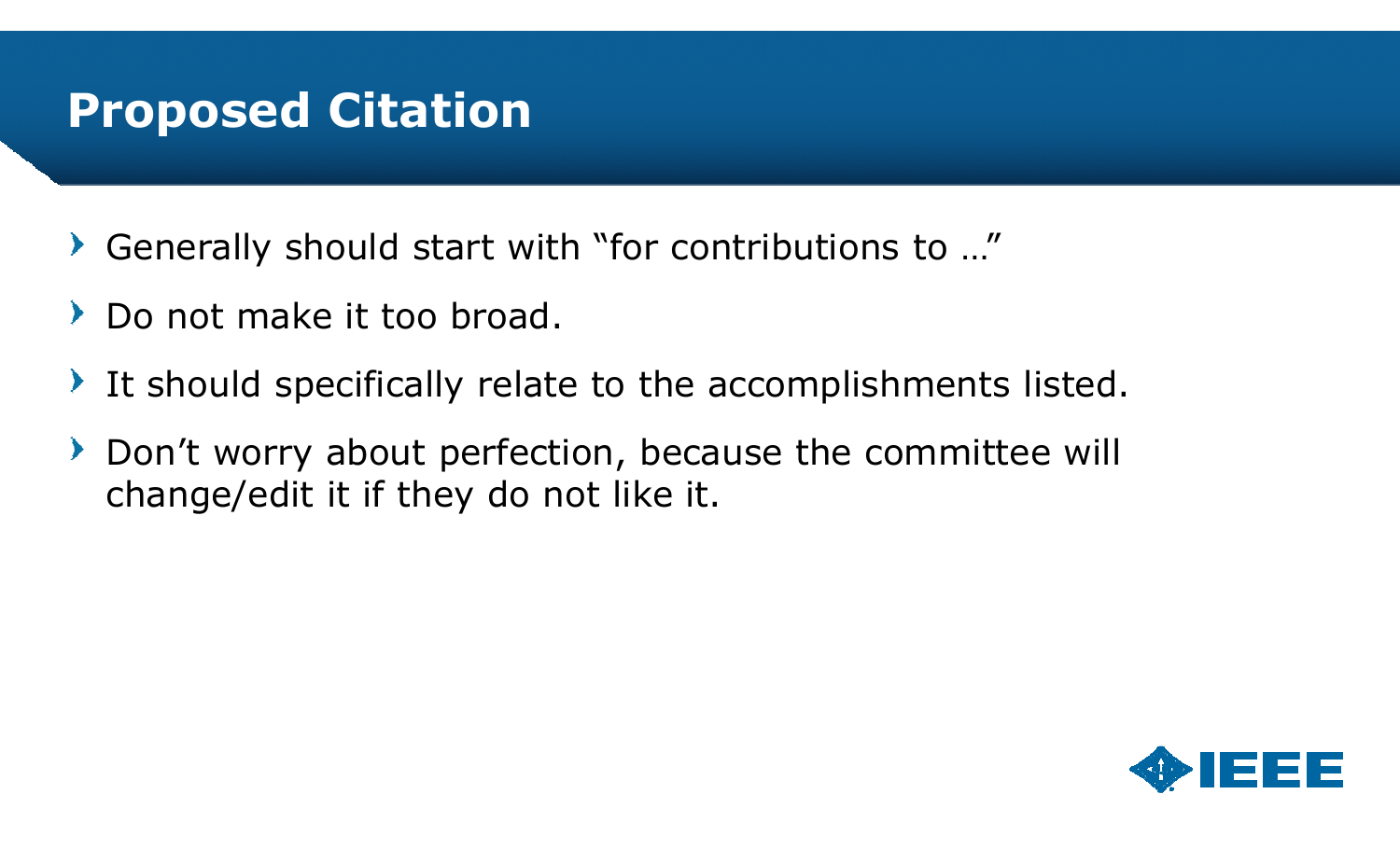#### References

- Many people think that all that matters is the references.
	- $-$ This is not necessarily true, in my experience.
	- They have significantly less weight in the total score than the nomination form itself.
	- Nearly all references are very positive, and therefore are not a good differentiator.
- A poor or lukewarm reference is usually very harmful to the case.
- You do not necessarily need to know each referee personally. If the nomination form well written, this should not matter.
	- $-{\bf It's}$  not who you know, but how you present yourself.
	- Many qualified candidates are hesitant to apply because they think they do know enough fellows to get good references.
	- $-$ Utilize society lists and contacts to get in touch with potential referees.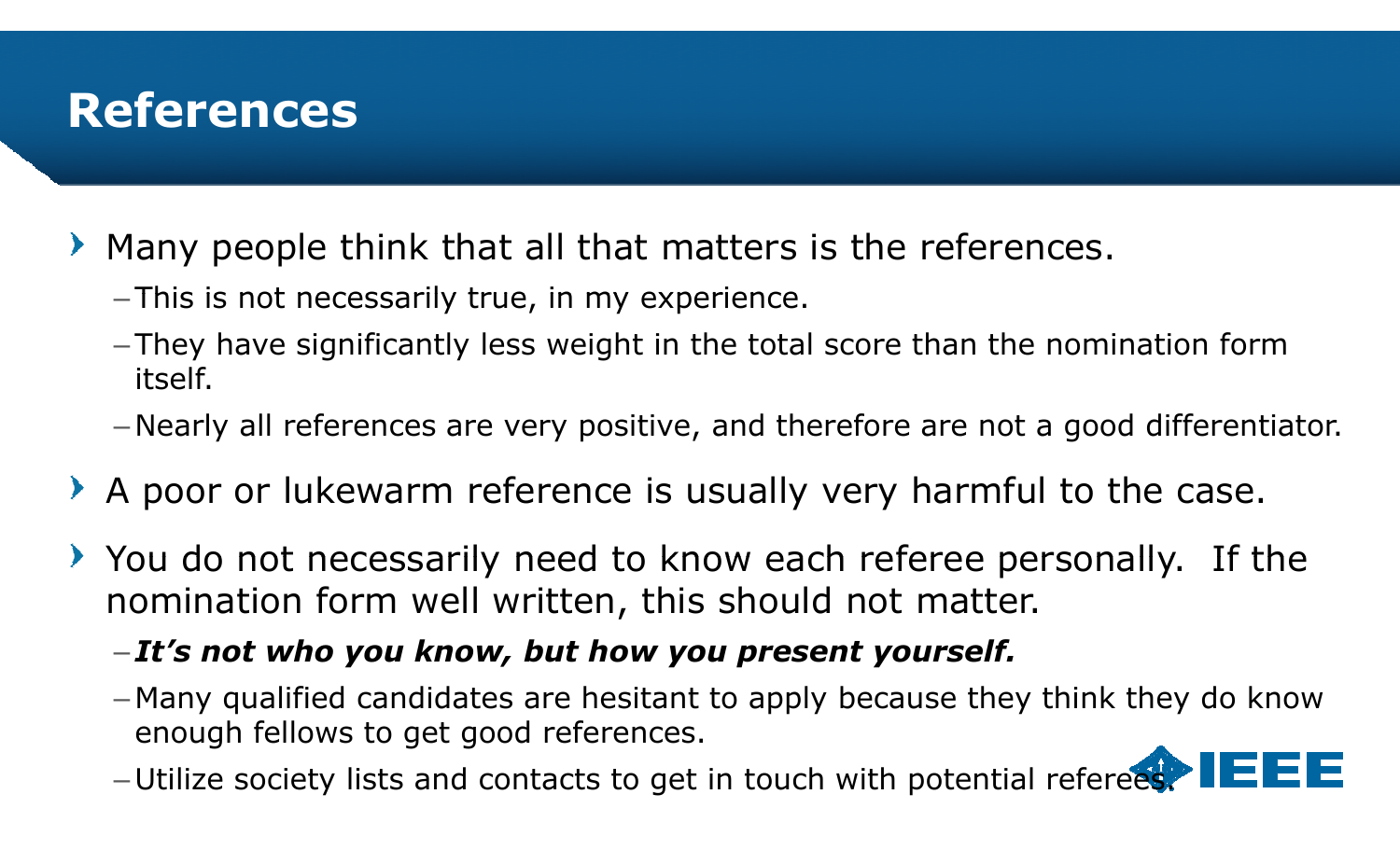#### Endorsements

- These are good to have because they show IEEE involvement in ways that the nomination form cannot always do.
- They can add detail to the nominee's service activities.
- They are NOT necessary, however, and do not carry much weight on their own.
	- $-{\rm I}$ , personally, had none because my IEEE activities were clear.